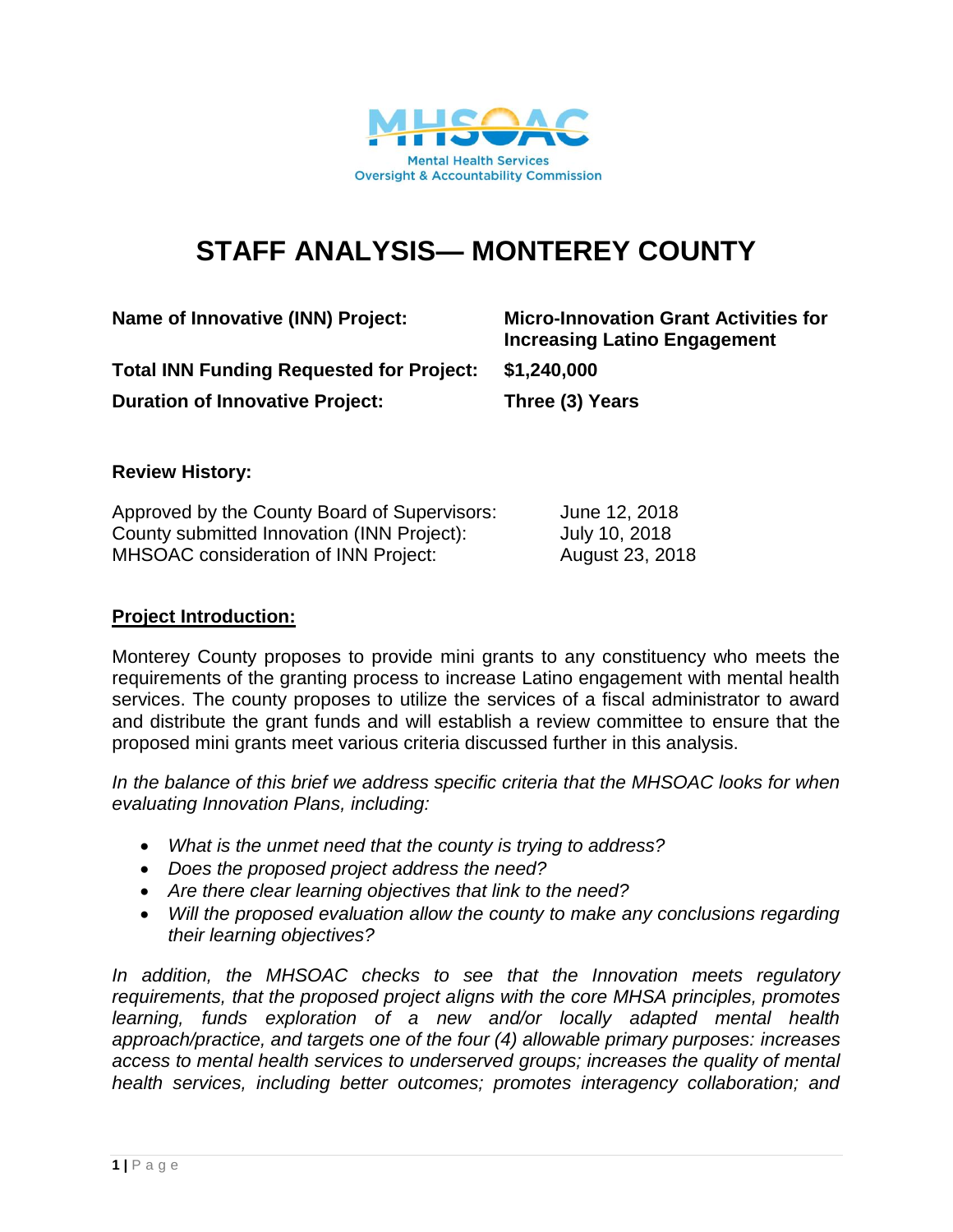*increases access to services, including, but not limited to, services provided through permanent supportive housing.*

# **The Need**

The County reports that while Medi-Cal eligible Latinos make up 75% of the County's population, there are only 53% documented as requesting or receiving behavioral health services. Further the County indicates that over the last four years, the number of Latinos being served has decreased slightly. During the community engagement processes for both the Three Year Program and Expenditure Plan as well as solicitation for Innovation proposals, the County reports that Latino engagement has been a priority. In fact, the County indicates that the Behavioral Health Commission as well as the County Board of Supervisors has set the goal of increasing services to Latinos and increasing services to the South County. The Commission has set the goal of increasing Latino participation by 7% by the end of fiscal year 2020.

## **The Response**

The County reports that despite utilizing liaison services through the Promotores de Salud program to perform outreach services as well as providing translations services, the impact in terms of Latino penetration has not been significantly impacted. It is now anticipating that by providing micro-innovation grants to design locally specific activities that due to their community/regional/cultural specific nature, will generate more Latino involvement.

The County will first establish a Micro-Innovation Grant Review Board comprised of behavioral health administrative staff, the cultural competency oversight staff from the public health department and stakeholders (who will not be eligible to apply for grants). This Board will be charged with reviewing proposals.

Proposals must demonstrate that the projects meets the minimum qualifications of meeting the innovation criteria, (new practice or approach, change to an existing practice, or apply a promising practice that has been successful in a non-mental health setting and address the following:

- Demonstrate the activities and staffing for the proposal
- Show a budget for implement and evaluating the activities
- Show a timeline for the activity
- Identify the characteristics of the population it is intending to serve
- Provide a hypothesis for why the community is not currently engaged and how this activity will address the need
- Provide a plan for sustaining or growing this proposal to a larger population/region
- Demonstrate how participant will be recorded, how referrals will be recoded and how other information will be recorded (INN proposal page 6)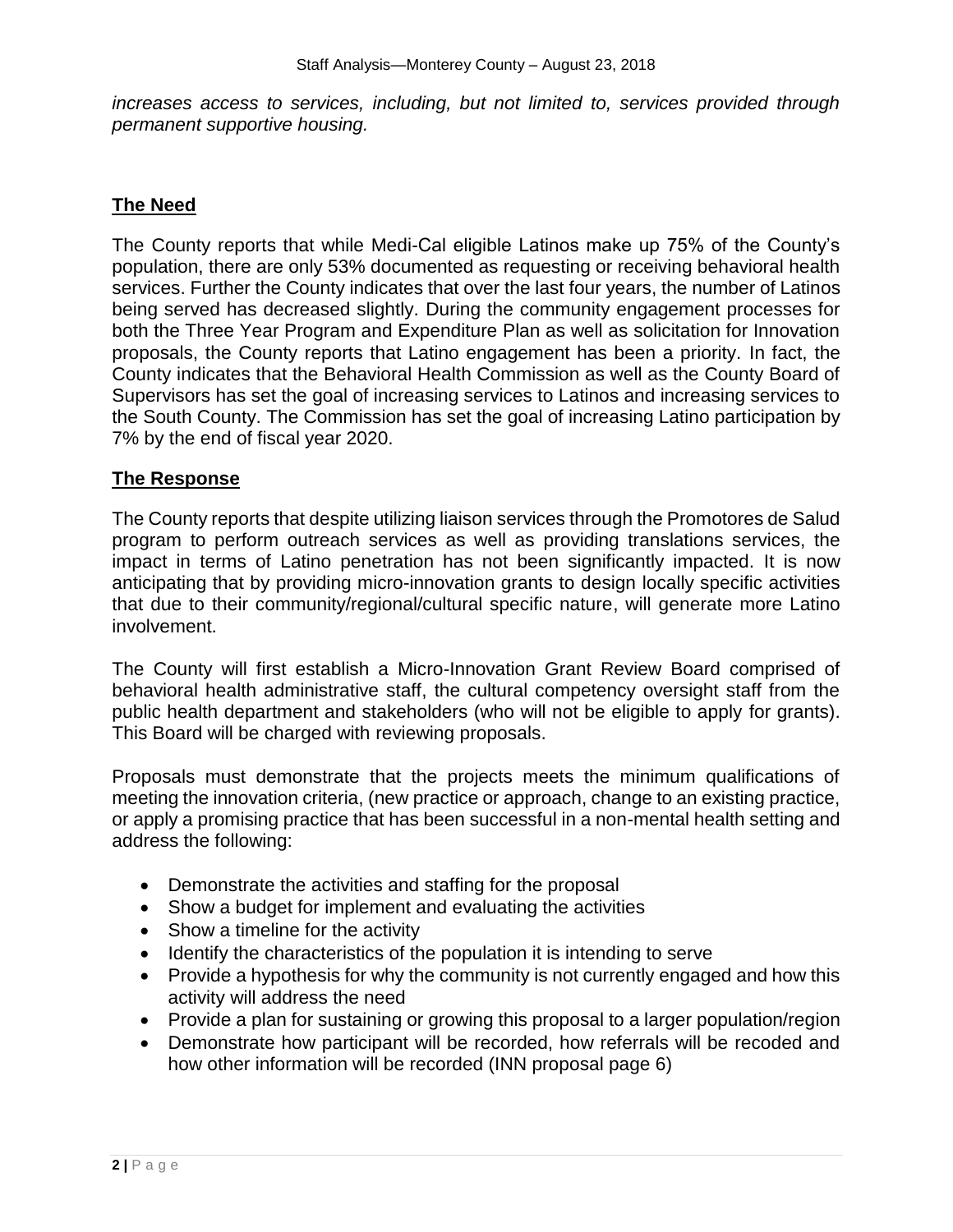The opportunity to submit a grant proposal will be "advertised" throughout the County to reach as many cultural communities as possible, and through various standing committees (I.e. The recovery Taskforce, the Cultural Relevancy and Humility Committee, etc.). Proposals will be for six months, and if successful, may be extended for another six months. Service agreements will be established for those awarded grants and timelines for deliverables, reporting, evaluation methodology and communication requirements will be negotiated with awardees. It is anticipated that grants will be awarded in \$1K to \$5K amounts to allow for as many opportunities as possible so that the County can begin to get a feel for most needed services or best way to address this population .

A community-based organization will serve as the fiscal manager for distribution of the funds and will allow a 15% administrative fee. **The County may which to clarify if the 15% administrative costs are calculated per grant or for the entire grant amount.**

Like on-line "go fund me" accounts, project specific micro/mini grants are increasingly used by numerous governmental, private and public entities. Cities and counties have used them for specific neighborhoods, schools have used them for faculty as well as students for various purposes (tuition costs, project costs). What remains common for all of these types of grants is that they are short term and project specific. They are used to engender new and innovative thinking for an identified problem. As part of its research, the County looked into the grant awards process established by Alameda County. Because Alameda's mini grant awards are for establishing any innovative idea, Monterey County believes that its culture/population specific micro/mini granting process is innovative.

# **The Community Program Planning (CPP) Process**

The CPP for this Innovation was completed in conjunction with County's Three Year Program and Expenditure Plan planning process. The County conducted 13 focus groups with 232 participants and distributed a community survey which garnered 214 respondents. Feedback from these groups and surveys indicated that there was a need and desire for more community oriented activities (page 16). Some respondents felt that there was a lack of culturally relevant communication and some respondents felt that due to gang activities they were afraid to go out of their neighborhood.

After this particular proposal was refined, the County held four work group sessions where strategies for implementation and learning goals were better quantified. One of the four work groups was conducted in Spanish. An additional 114 persons participated in the work groups. The project received favorable support from the workgroup and was then presented to the Cultural Relevancy and Humility Committee and the Recovery Task Force. Both of these committees supported the proposal. The County anticipates ongoing community feedback since the grantees will be required to report their activities and that this feedback may help to improve quality of services and other ideas.

Monterey County's 30-day public comment period was held from March 23-April 22, 2018, and the MHSOAC shared this Innovation Project with stakeholders beginning July 20, 2018. It is unknown if any comments or letter were received at the County; however, no letters of opposition or support were received at MHSOAC in response.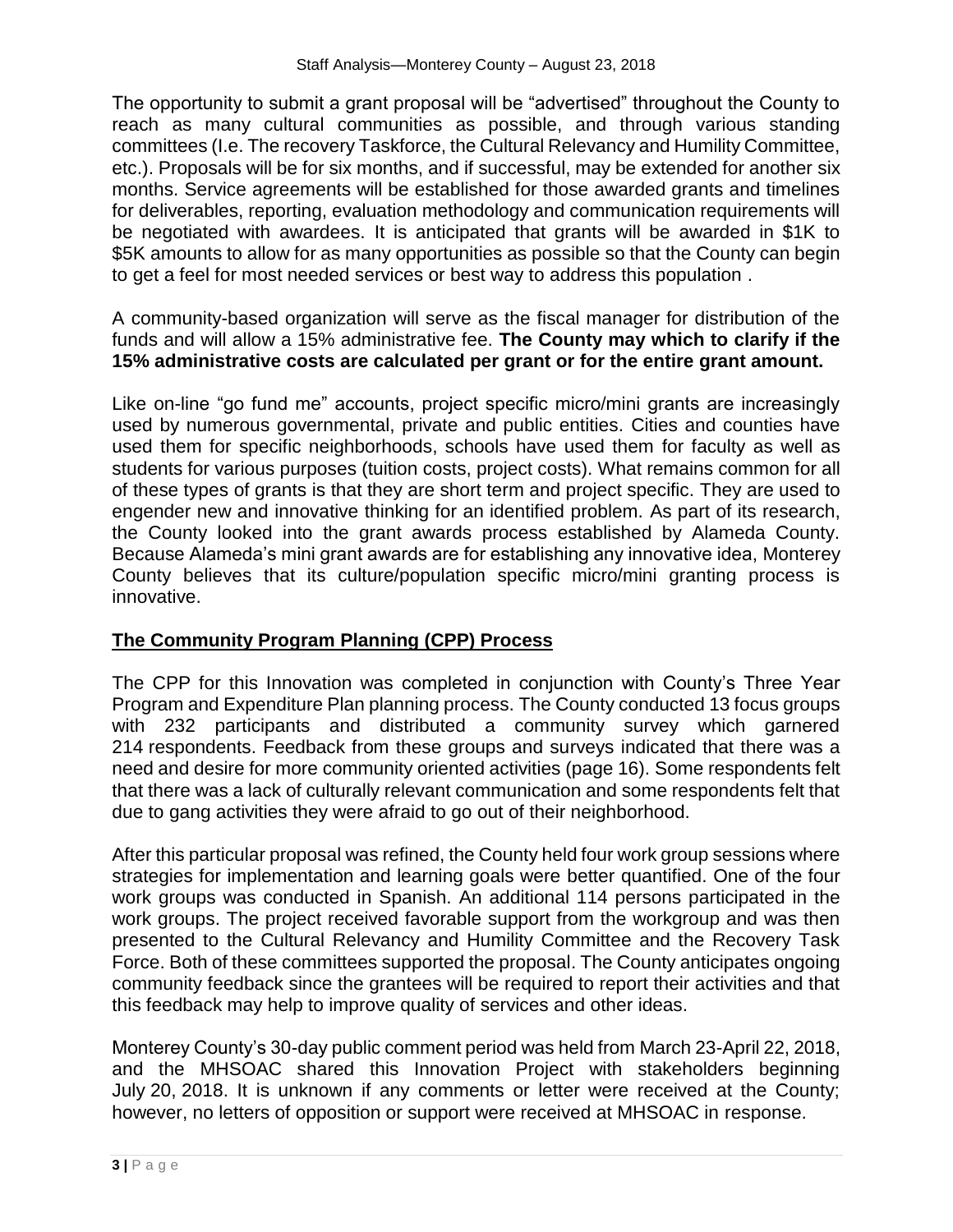## **Learning Objectives and Evaluation**

Monterey County has proposed implementing a project to determine if micro grants are an effective method in engaging Latino populations with mental health service needs. Specifically, the County will target Hispanic/Latino residents, individuals who have not participated in mental health service activities in Monterey County in the past, Medi-Cal eligible individuals, as well as residents within particular zip codes that correspond to low penetration rates (**see pg. 14 of County plan**). While populations will vary by project, **the County may wish to provide an estimate of the number of individuals that may be served through the project.**

In order to guide their project, six learning goals have been identified, and include determining:

- 1. How many Latinos have never engaged in or received a referral for mental health services
- 2. How many Latinos followed through on a referral and received services
- 3. The total number of Latinos served increased through the Innovation project
- 4. Whether or not each individual project is sustainable
- 5. If and how cultural barriers were addressed by each project, and
- 6. If there were any additional lessons learned that were unique to each project.

The main *outcome* that the County hopes to achieve is increasing the number of Latinos receiving mental health services in Monterey County. In order to determine if this outcome is met, the County will track a number of items to *measure* any increases in Latinos receiving mental health services, such as: (1) total clients served, (2) number of clients that report having never received mental health services, (3) number of referrals, and (4) the number of referrals that led to actual services received.

While exact *methods* will vary by individual project, the County states that these data points will be aggregated in conjunction with the Monterey County Behavioral Health electronic record system in order to assess the overall impact on service penetration rates by Latinos. In order for comparisons to be made, **the County may wish to clarify how baseline data will be established to determine if outcomes are met.** County staff, including the Epidemiologist and Chronic Disease Health Specialist, will provide technical assistance to each individual project relative to data, and also be responsible for data analysis and the completion of the final evaluation report.

At the conclusion of the Micro-Innovations project, the County will use a number of mechanisms to disseminate outcomes and lessons learned, including: an exit summit, through Monterey County MHSA Annual Updates, and made available online.

### **The Budget**

The County proposes to use \$1,240,000 MHSA Innovative funds over three years for this micro-grant proposal. County staff costs average about \$67K (including indirect costs) per year for the salaries of an Epidemiologist and Chronic Disease Health Specialist